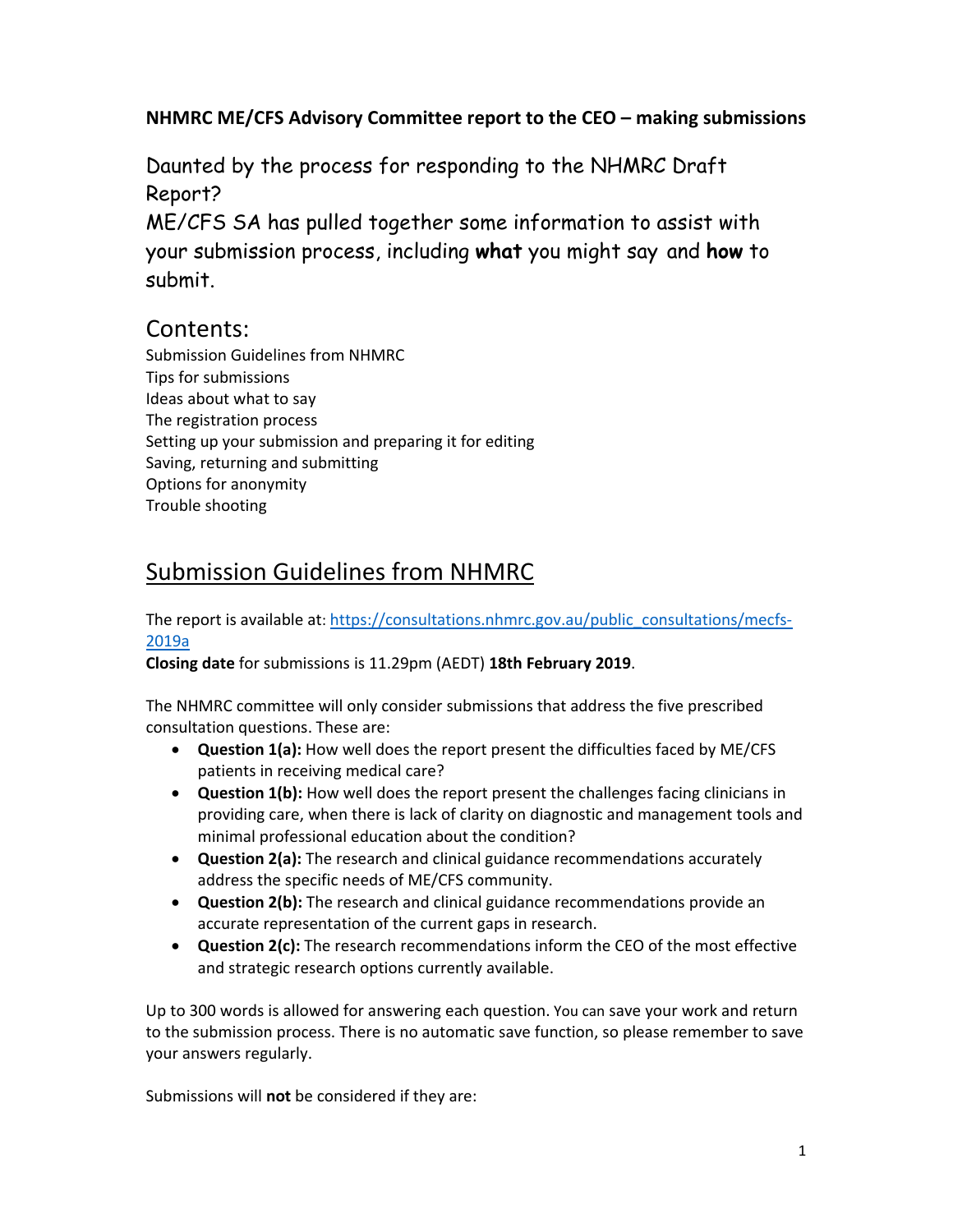- detailed personal history or narratives
- personal medical information/records
- opinion pieces/blogs/newspaper articles
- personal opinions regarding the Advisory Committee membership
- research proposals or requests for funding of specific projects
- specific recommendations for clinical care

## Tips for submissions

It is just as important to indicate those aspects of the report that you support, as well as those you wish to see amended.

It may help the NHMRC if you are able to indicate which section of the report you are talking about when you make a comment. But the most important thing is simply to let them know what is important to you.

## Ideas about what to say

Many people have expressed confusion about how to begin developing a submission. In particular, there has been concern about how to determine what sort of material to include under which of the five given questions.

- ME/CFS SA has created a document to identify the types of information that could be included under each question.
- For people who would like to focus their submission on PEM, there are additional notes in a separate document, with quotes and reference material.

To obtain a copy of one or both documents, please email secretary@sacfs.sa.asn

Also, #MEAction Network Australia (MEANA) have produced a document based on member discussions, with some of the main concerns of patients described under each question. Many thanks to MEANA for this.

The MEANA document is available here: https://bit.ly/2G7glQU

Please remember to use your own words in your submission as identical responses will be disregarded.

## The registration process

To register for submitting a response, go to https://consultations.nhmrc.gov.au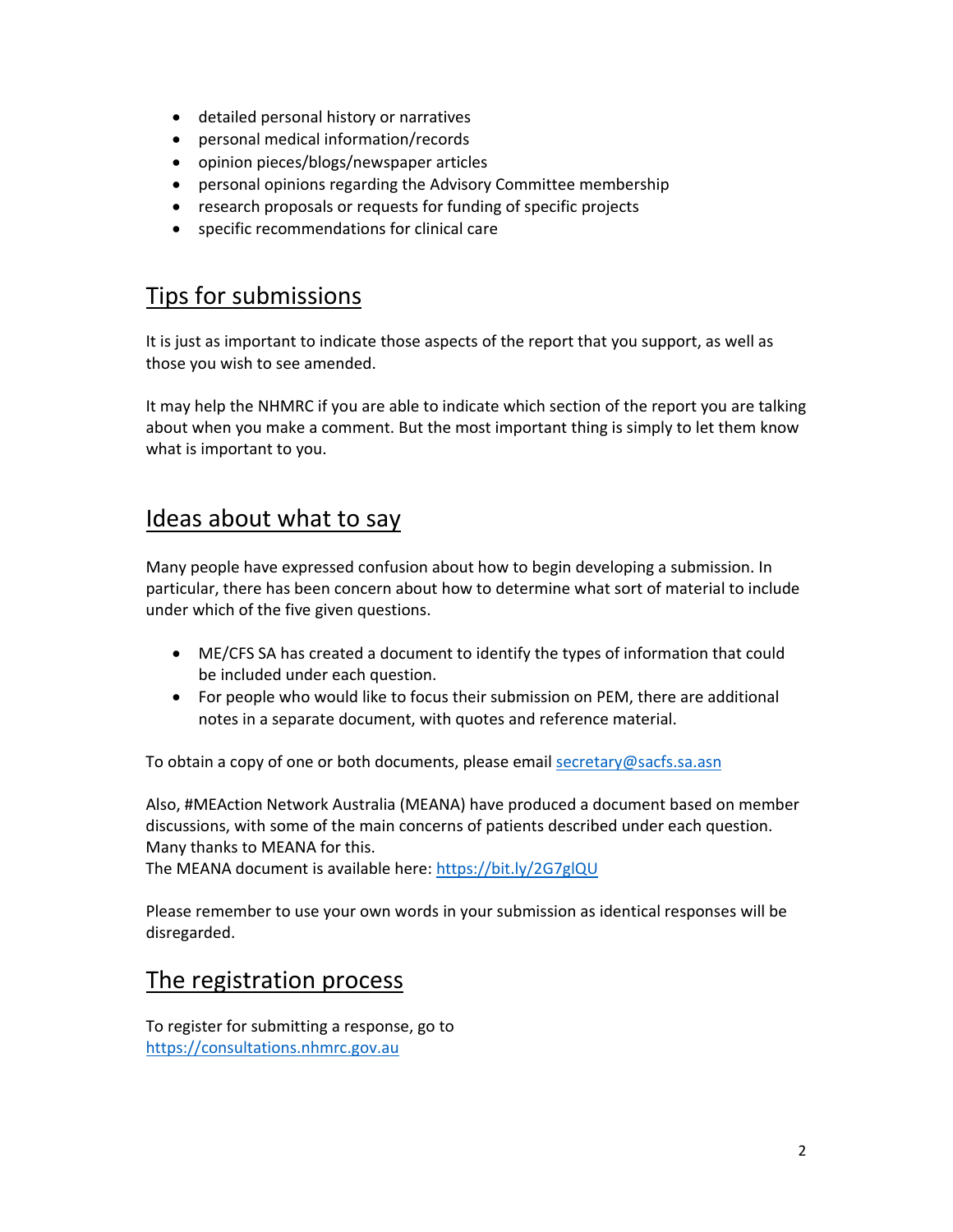Registration requires an email address, name and address. After registration, an email will be sent to you to confirm registration. The email will contain a link where you create your own password. You need to respond to this email within a stated time limit.

In the screenshot below, we have added an upward‐pointing arrow (1) for the **link to register**, after which you can use the sideway‐pointing arrow (2) for the link to **set up a submission**.

| The NHMRC is dedicated to ensuring that the Australian community has the best opportunity to participate in developing NHMRC health advice, advice on ethical behaviour<br>in health care and the conduct of medical research. A public consultation strategy is an important part of any NHMRC recommendation or guideline development process. |                                                                                                       |
|--------------------------------------------------------------------------------------------------------------------------------------------------------------------------------------------------------------------------------------------------------------------------------------------------------------------------------------------------|-------------------------------------------------------------------------------------------------------|
| You are invited to make a submission. To register please click here.                                                                                                                                                                                                                                                                             |                                                                                                       |
| Subscribe to NHMRC Public Consultations                                                                                                                                                                                                                                                                                                          |                                                                                                       |
| <b>Open Public Consultations</b>                                                                                                                                                                                                                                                                                                                 | <b>Public Submissions</b>                                                                             |
| Consultation on the Myalgic encephalomyelitis and Chronic<br>fatigue syndrome Advisory Committee Report to the NHMRC                                                                                                                                                                                                                             | Australian Drinking Water Guidelines: Draft amendments to<br>Chapters Six and Eight submissions - (5) |
| <b>Chief Executive Officer</b><br>Closing Date - 18 Feb 2019 - 11:29pm                                                                                                                                                                                                                                                                           | View public submissions for all consultations                                                         |
|                                                                                                                                                                                                                                                                                                                                                  |                                                                                                       |

## Setting up your submission and preparing it for editing

Your submission will have five parts:

- 1. Disclaimer (see pic above)
- 2. Personal Details
- 3. This submission reflects the view of
- 4. Specific questions
- 5. Finalise submission

On the each page of the submission site is a navigation list on the left-hand side, with those five parts. Click on each heading to complete the required details.

At the bottom left hand corner of each page are the options to Save and Preview. Saving takes you to a page showing your details. Bookmark this page, and use the **'Edit'** link to continue your submission.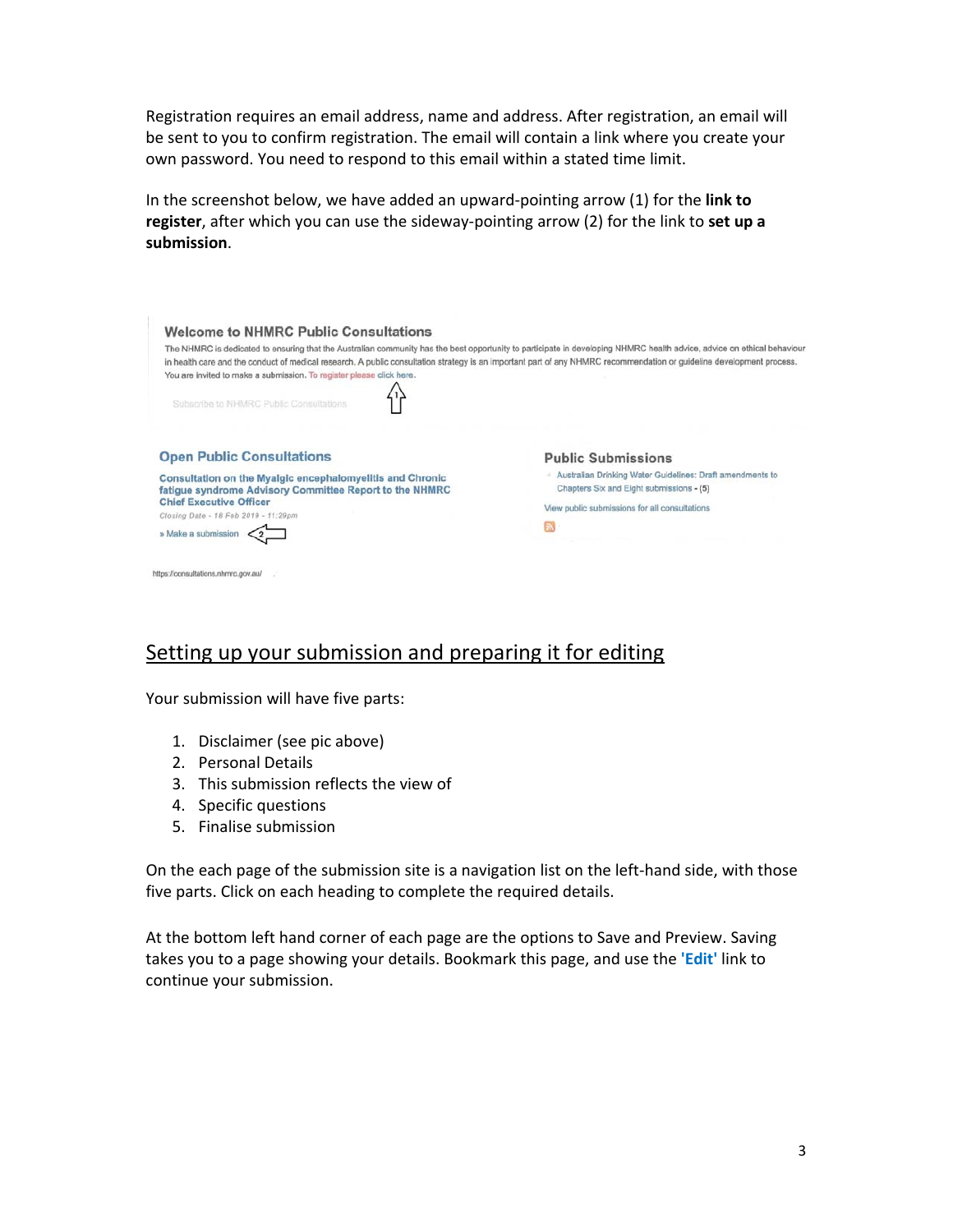## Consultation on draft report to the NHMRC CEO for 'Myalgic Encephalomyelitis / Chronic Fatigue Syndrome' submission

Submission on the Myalgic encephalomyelitis and Chronic fatigue syndrome Advisory Committee Report to the NHMRC CEO Consultation on draft report to the NHMRC CEO for 'Myalgic Encephalomyelitis / Chronic Fatigue Syndrome' submission has been updated.

| View<br>Edit                                      |                                                                                                          |  |
|---------------------------------------------------|----------------------------------------------------------------------------------------------------------|--|
|                                                   | Submission Closure Date: 18 Feb 2019 - 11:29pm                                                           |  |
| <b>Disclaimer</b>                                 |                                                                                                          |  |
|                                                   | Permission to publish on the NHMRC website:<br>Yes, NHMRC may publish my submission on the NHMRC website |  |
| Agreement:<br>l agree                             |                                                                                                          |  |
| <b>Personal Details</b>                           |                                                                                                          |  |
| This submission reflects the views of             |                                                                                                          |  |
| Views:<br>An individual                           |                                                                                                          |  |
| Individual Background:<br>Student - undergraduate |                                                                                                          |  |

# Saving, returning and submitting

There is no auto‐save function for your submission drafts. You will need to 'save' each time before you leave the page.

At the bottom left hand corner of the NHMRC submission page are the options to Save and Preview. Saving takes you to a page showing your details. You can bookmark this page, and use the **'Edit'** link to continue your submission.

The submission pages will automatically log you out if you leave them unattended too long. Remember to save your work each time you take a break and to keep a record of your login details, so that you can log back in easily if you get timed out.

When you are happy with your saved submission, remember to hit the 'Submit' button!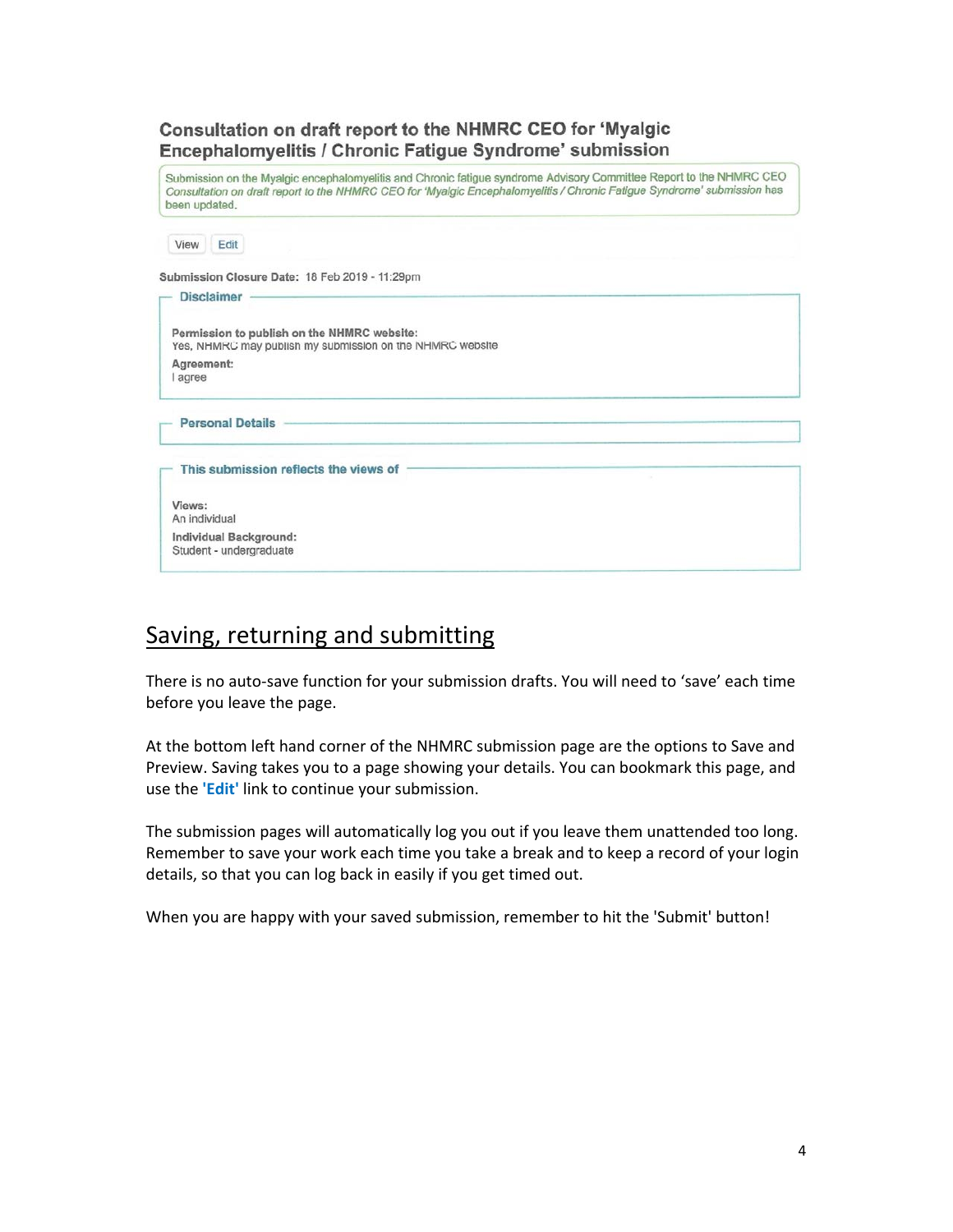# **Consultation on draft report to the NHMRC CEO** for 'Myalgic Encephalomyelitis / Chronic Fatigue **Syndrome' submission**

View Edit

Please note that there is no auto-save function. You must regularly save your submission as you go through each of the steps of this consultation. Refer to the **Submission Guidelines for further information.** 

| <b>Disclaimer</b>                        | My submission is complete: *                                                                                                                           |  |
|------------------------------------------|--------------------------------------------------------------------------------------------------------------------------------------------------------|--|
| <b>Personal Details</b>                  | • Not complete, save this submission so it can be updated later                                                                                        |  |
| This submission reflects the<br>views of | $\circ$ Complete, this submission is complete and is ready for<br>NHMRC consideration                                                                  |  |
| <b>Specific Questions</b>                | By selecting "yes" you agree that your submission has been finalised and<br>ready for review. Submissions that remain incomplete when the consultation |  |
| <b>Finalise submission</b>               | closes will not be reviewed by NHMRC.                                                                                                                  |  |

Save Preview

# Options for anonymity

1. The submission process allows for publishing, not publishing, or redaction of parts of your submission. This occurs through the form in the screenshot below.